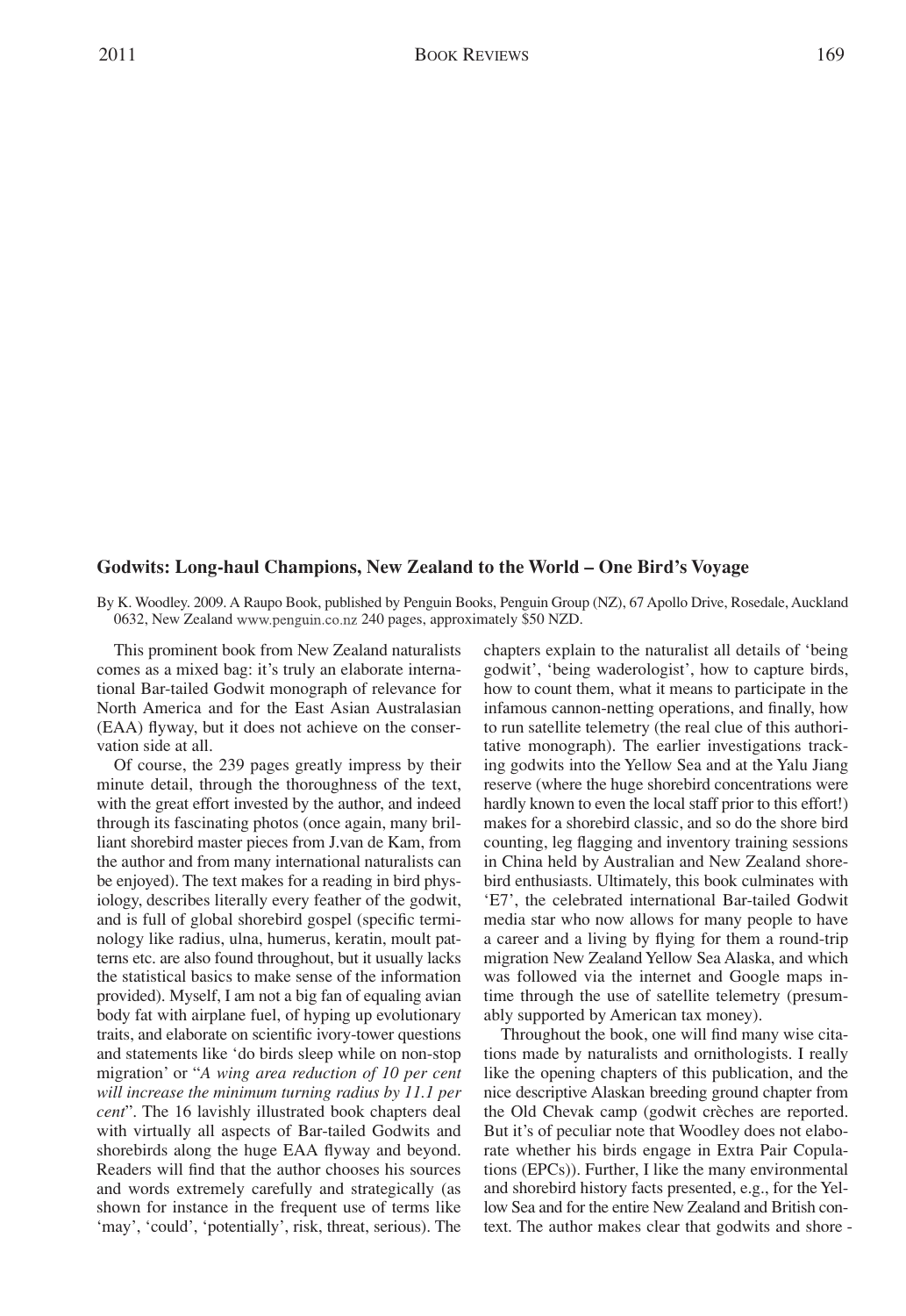birds are still hunted virtually anywhere on the entire flyway (this includes New Zealand and Australia, as well as a rampant harvest in international Ramsar sites). The author further states that many airports are placed right into shorebird habitat (e.g., in Anchorage, Vancouver, San Francisco). Almost funny is the reported statement made by a New Zealand politician that "*The birds migrate to Siberia and provide food for Communists*", and thus that they should be hunted. Further counterproductive comments appear by the actions of the New Zealand Acclimatization Society. Fascinating are the details provided through the interview with G. Turbott (who also wrote the Foreword for this book) about New Zealand and its shorebirds in the 1950s. Whereas, the 'future outlook' chapter mentions many conservation keywords, but it really "has no teeth" (=no beak). The fact that these godwits migrate routinely over 11,000 km each way gets quickly over sensationalised in the text (while for instance Red-necked Stints, tiny shorebirds of the same flyway and flying equally long distances from Tasmania to Wrangel Island, are not mentioned by the author, nor is the earlier telemetry and survey work in Russian Far East and Japan really given credit. As typically found in western publications, meaningful citations from the Russian Far East, a major part of the EEA flyway, are unfortunately missing).

Like many members of the public that are not familiar with the genetic discussion, Woodley fell in the trap to believe that the scientific DNA taxonomic analysis would easily 'resolve' avian taxonomy, and should lead conservation decisions (whereas instead, being habitat-centric would be much more meaningful). Basic general ecology, wildlife management and statistics literature got ignored. But the author leaves us with no doubt that Australia lacks (!) relevant protection efforts for godwits, and Woodley further documented many times that the New Zealand government either missed the boat regarding a meaningful shorebird and habitat godwit protection, or prefers to be entirely absent from flyway conservation meetings, or favours other (industrial) goals in its actions paid with tax money (these facts match a pattern we see elsewhere too, e.g., in southern hemisphere fisheries, forestry, agriculture, invasive species, seabird research and Asian protection of biodiversity).

Unfortunately, this book still celebrates an outdated single-species and overall population approach, and shows no vision or lead for an efficient shorebird and ecosystem management, e.g., calling for institutional reforms, use of science-based pro-active decisionmaking, and how naturalists can contribute in a meaningful way. No calls for truly protected areas, e.g., relevant mudflats or flyways, are made neither. And so, where this detailed book ultimately fails us, in my view, is in its ethics and relevant conservation achievement. The author and his team try to imply otherwise though. But already the serious environmental issues such as avian disease, wholesale watershed destructions, ocean sewage and algae blooms, as well as local extinctions, oil spills and climate change are just mentioned in passing. The Yellow Sea chapter makes for a very nice read, but it is widely naïve in its conservation view (e.g., that one would still be able to manage the Asian situation and 'western style', while instead we are already faced with massive losses and write-offs and on a global scale, and certainly in New Zealand and Australia); it hardly is criticizing China's environmental policies and the many known violations of its internationally agreed-upon migratory bird legislations (e.g., signed with the U.S., as well as with Australia in the China-Australian Migratory Bird Agreement (CAMBA), and with the international community). Where are the lawyers, environmental advocates, big NGOs and shorebird conservationists here? But China is obviously one of the main trading partners, also floating Australian mines and public income, directly affecting New Zealand also). The godwit flyway is obviously dealing with some of the biggest and most influential economies in the world: U.S., China, Korea, Japan, Russia, as well as the Australian Arc of Instability and Destruction (e.g., Timor, Fiji, Bougainville). All of these topics so crucial to godwits are not well dealt with in this book. And equally serious, the retreat of the melting permafrost in the tundra as well as sea level rise (an issue publicly known for over a decade) is virtually left untouched by the author. Whereas, it's sure that areas like the Yukon-Kuskokwim Delta (in terms of biomass being among the richest in the world, and a godwit breeding ground where the author and his colleagues spent much time and pages on) will be directly affected. Same is true for the New Zealand and Australian godwit wintering coasts, its diminishing mangroves and ecological watershed services. Also, at the home front in New Zealand and Australia, and other than just 'counting', these shorebird enthusiasts and their organizations did virtually nothing to stop large-scale coastal and watershed destruction. The excessive use of Australian and New Zealand beaches by cars, ATVs, tourists, locals, dogs, as well as real estate development remains widely unmentioned. But at least when the industrial developments in Alaska's Bristol Bay (e.g., the huge Pebble Mine and offshore oil & gas drilling) nearby the breeding and stop-over grounds receive no mentioning at all, the informed reader will start to get really annoyed and understand that here just a one-sided and limited bird profile gets presented. But the story really gets worse in the Saemangeum case of South Korea's Yellow Sea (where 30% of the tidal area has already disappeared: a tragic topic the author writes about in several chapters, but does not much beyond that). It appears as if the author and his shorebird team spent great efforts there counting migratory shorebirds before and during the controversial sea wall construction seasons at this MAJOR migration hotspot for most shorebirds along the fly-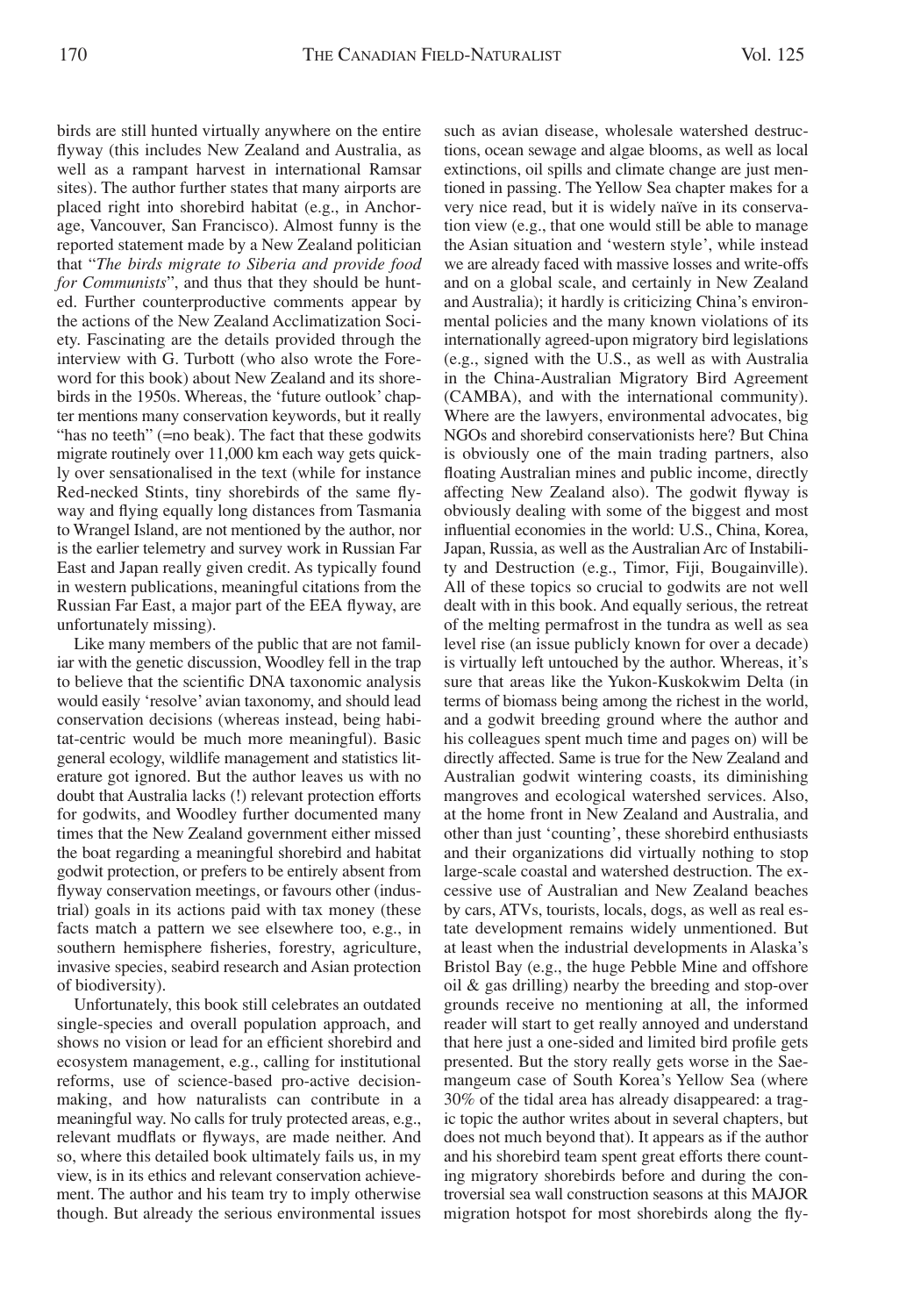way. But if one thinks it honestly through, it was clear right from the start that the habitat destruction in Saemangeum was NOT to be stopped by just 'counting shorebirds', and while just talking about it. And thus, it basically was a done deal, and the counting exercises did not stop but eventually rather confirmed the destruction and with the intimate knowledge of virtually all major shorebird communities in Australia, New Zealand, England and beyond (e.g., in the U.S. The big conservation NGOs like BirdLife International, Wetlands International and WWF did basically not achieve a thing in Saemangeum). Knowing that the 'shorebird activists' themselves were right at the front line of this incredible destruction event and saw it all coming, all what they did was "count shorebirds", and mostly for non-peer-reviewed journal publications without impact or audience even, and all done just after the fact (=funeral science: just confirming the dead). Wildlife management can do much better. This has certainly not been objective science, lacks latest statistical methods as well, and thus is not really good science, nor a good global citizenship, nor best professional practice, nor pro-active management and pre-cautionary (as mandated by IUCN and officially approved by New Zealand and Australia). It just makes for a very poor conservation science practice, if at all. Being non-political is a political statement indeed (in the text, the author instead still spends great detail elaborating on uncertainties in population trends, that naturalist shorebird counting data would be used by science and management, and even, that the *baueri* subspecies of godwits already declined by 30%, and so does the population at the infamous Farewell Spit in New Zealand!). What is all that narrow shorebird effort good for if knowingly we just count the deckchairs on the Titanic? And how ethical is that approach, and who promotes it and why? And why should we celebrate extinct birds in greatly illustrated books, instead of just maintaining them in nature? Other ethical issues got quietly ignored, and when knowing that using mist nets, banding/leg flags and cannon netting tends to regularly result into (some) bird deaths. Also, when gear and telemetry implants are used birds can die early, and if they ever survive the migration even (as with the apparent and assumed cases of the many try-out birds that lead to E7 and its colourful data points on a Google Earth map). The fact that a veterinarian from the U.S. is cited to cover for proper animal treatment in New Zealand cannot deny this fact, or might make it worse (e.g., that anaesthetics would generally have no effect on little bird brains, behaviour and migration). Science what for, and by whom? And what political scheme and party do these New Zealand naturalists here truly support in their actions? The text is otherwise not short in blaming hunters for birds with crippled legs (the 'sick army'that occurs after each hunting season).

But the author and his team are not alone in such approaches to conservation that ignores basic ethics questions and the root causes of extinction. It just tries to present a profile of so-called objective science (while in Australia, New Zealand and with the USGS hardly any universities are even involved in this project and in EAA shorebird flyway research). Playing god, playing with birds, and as an anthropological and cultural phenomenon? It even receives uncritical support with some researchers in Holland, UK and elsewhere, supporting such concepts into the academic arena. Similar stands to conservation have actually been taken by a wide culture of ornithologists, by big NGOs and by some naturalists in the western world; and some even herald it as good bird management (but on what performance metrics and achievements is that based on?). In reality, and fully in line with the many criticisms made by Rosales (2008); Bandura (2007); Stiglitz (2006); Schweder (2001) and others, this approach had lead by now to a global bankruptcy and crisis, and certainly for shorebirds (c. 65% of North American shorebirds alone are declining). The conservation model of this book and its naturalists has shown itself as nothing but enforcing 'business as usual': a global habitat destruction towards the extinction process. And theses engaged naturalists are the first ones to see and to know it during the shorebird counts; but why do they not speak up and do something about it? Perhaps a hint for such value system is found in the British birding origin, in the U.S fear of good advocacy and environmental stewardship, or with the former profession of these shorebird naturalists (e.g., retired employees of mining companies and industry, metallurgists etc.). Other explanations might come with the intimate project involvement of big and effluent governments, and which are often directly tied to big (oil & energy) money. Showing funding transparency would help to resolve this question (no funding details are provided in this book). The presented satellite telemetry work on godwits is certainly not done and funded by naturalists but by the USGS and the Anchorage office (located in a state which receives largest chunks of its budget directly from oil revenues and their companies). It is clear that research designs and animal care permits would run differently when universities and their students and Institutional Animal Care and Use Committee (IACUC) would have gotten involved and be in the driver seat. The great shorebird data mentioned by the naturalist author and collected by publicly paid USGS employees and others for over 30 years are not made available to the global audience (at least conceptually, the Freedom of Information Act should probably apply here). Whereas, an Arctic project like this and linking both poles (!) would have made for a great showcase in the International Polar Year (IPY) 2007/8, with eBIRD (www.ebird.org) data, in GBIF (www.gbif. org) and in movebank (www.movebank.org). What a great opportunity to serve the global public and data needs for better decision-making, but the project participants simply did not choose to participate in such